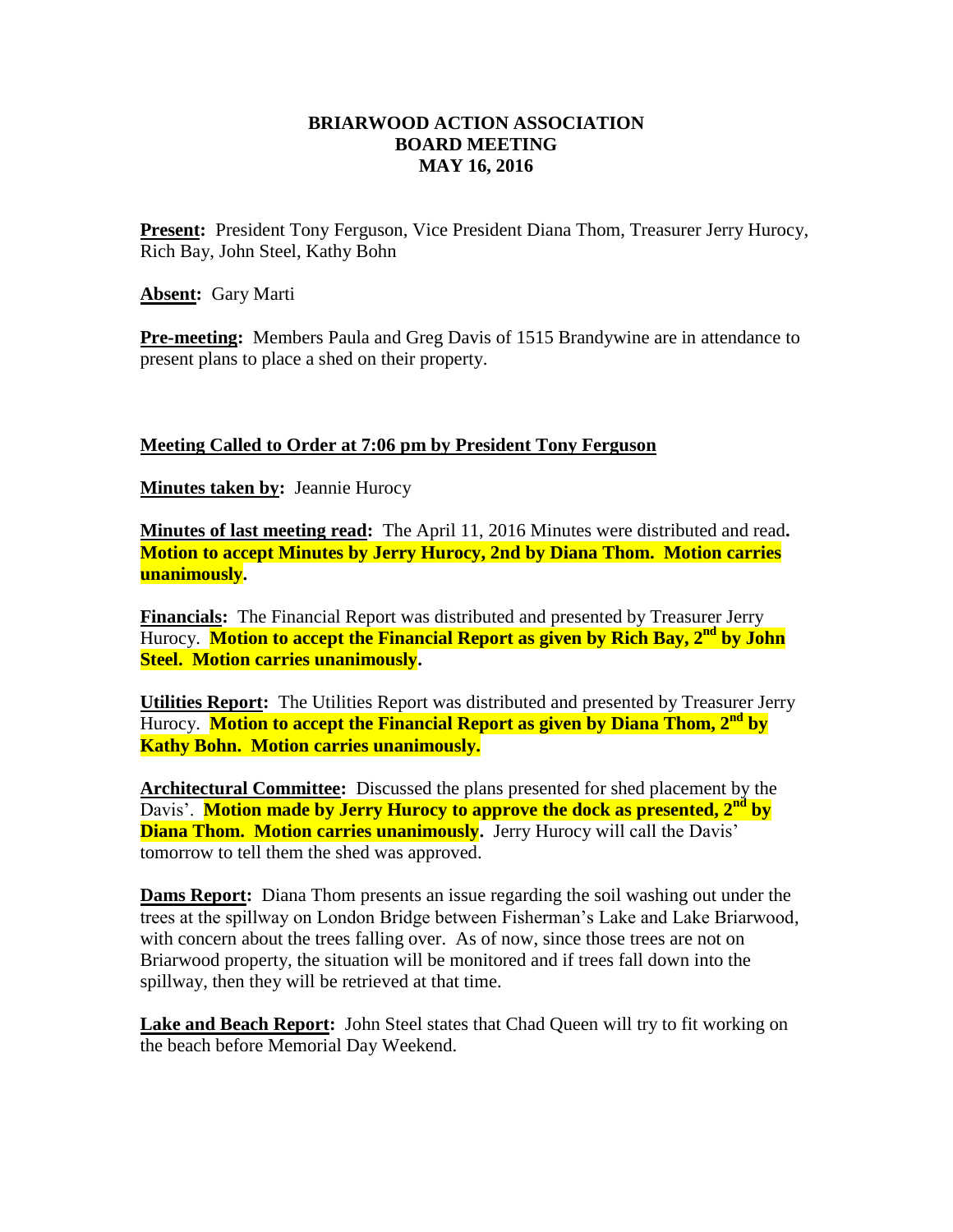Discussed a proposition that Mr. Barlow (Hoppy) that he gave to John Steel regarding how to make the dock more stable.

Discussed extending the swimming area again. John Steel will research some more.

**Security Report:** Nothing to report.

**Rules and Regulations:** Nothing to report.

**Website:** Nothing to report.

**Roads:** Gary Marti has not ordered rock yet. The tractor is now out of repair and he will be doing so soon.

The culvert pipes around the community need to be cleaned out. Jerry Hurocy will inform maintenance that this needs to be done in areas.

Rich Bay states there is a separation in the road on Lakeshore and continues to be washed out with all of the heavy rain we have recently received. Gary Marti will take a look at this area to see what needs to be done to repair this area.

**Park and Entrance:** Diana Thom will place a few solar lights in the medians at the entrance along with Tony Ferguson placing the reflectors.

**The Board went into Closed Session to discuss Legal, Lots and Back Dues.**

**The Board returned to Open Session.**

**Old Business:** Jerry Hurocy is still to talk to Chad Queen about the shut off valves.

**New Business:** The tractor has had to be recently repaired again. New tractors run around \$22,000 and with a loader and a back hoe. There can be trade in value for the tractor Briarwood owns now. Jerry Hurocy will be doing more research on this.

Chad Queen placed a bid for mowing the dam**. Motion made to approve the bid submitted by Chad Queen to mow the dam by Diana Thom, 2nd by Kathy Bohn. Motion carries unanimously.** Jerry Hurocy will contact him to set up the mowing.

Discussed new Guidelines for Boat Docks and Seawalls. **Motion made to accept BAA Guidelines for Boat Docks and Seawalls and the Boat Dock and Seawalls Application Adopted 5-16-16 by Rich Bay, 2nd by Diana Thom. Motion carries unanimously.**